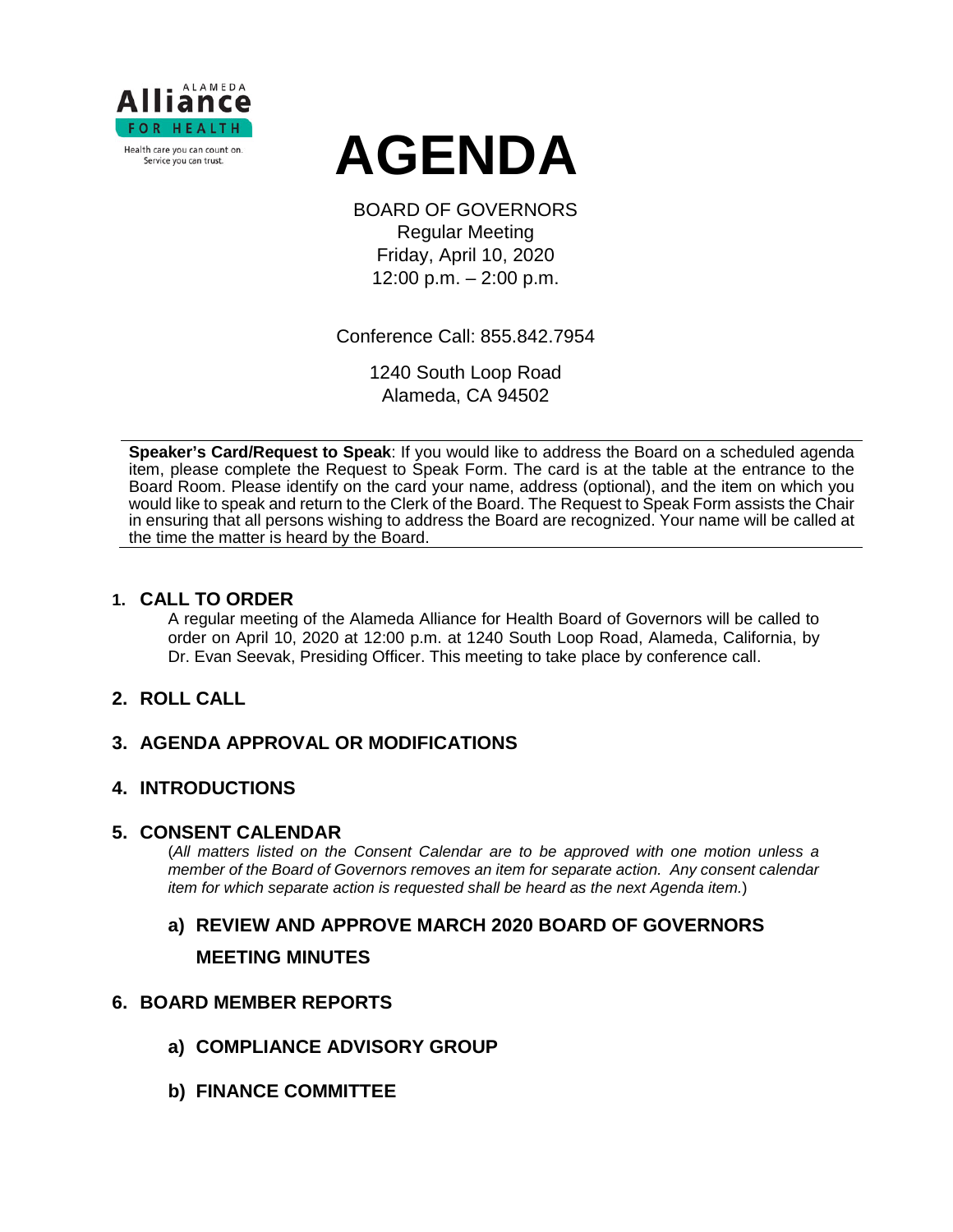- **7. CEO UPDATE**
	- **a) FEBRUARY 2020 – FINANCIAL PERFORMANCE & OPERATING METRICS**
	- **b) COVID-19 OPERATIONAL READINESS**
	- **c) POTENTIAL CHANGES TO MEDI-CAL PROGRAM TRANSITIONS**
	- **d) BUDGETING AND FORECASTING – FISCAL YEAR 2020/2021**
- **8. BOARD BUSINESS**
	- **a) REVIEW AND APPROVE FEBRUARY 2020 MONTHLY FINANCIAL STATEMENTS**
- **9. STANDING COMMITTEE UPDATES**
	- **a) PEER REVIEW AND CREDENTIALING COMMITTEE**
	- **b) HEALTH CARE QUALITY COMMITTEE**
	- **c) PHARMACY AND THERAPEUTICS COMMITTEE**
	- **d) MEMBER ADVISORY COMMITTEE**

# **10.STAFF UPDATES**

- **11.UNFINISHED BUSINESS**
- **12.STAFF ADVISORIES ON BOARD BUSINESS FOR FUTURE MEETINGS**
- **13. PUBLIC COMMENTS (NON-AGENDA ITEMS)**
- **14.ADJOURNMENT**

# **NOTICE TO THE PUBLIC**

The foregoing does not constitute the final agenda. The final agenda will be posted no later than 24 hours prior to the meeting date.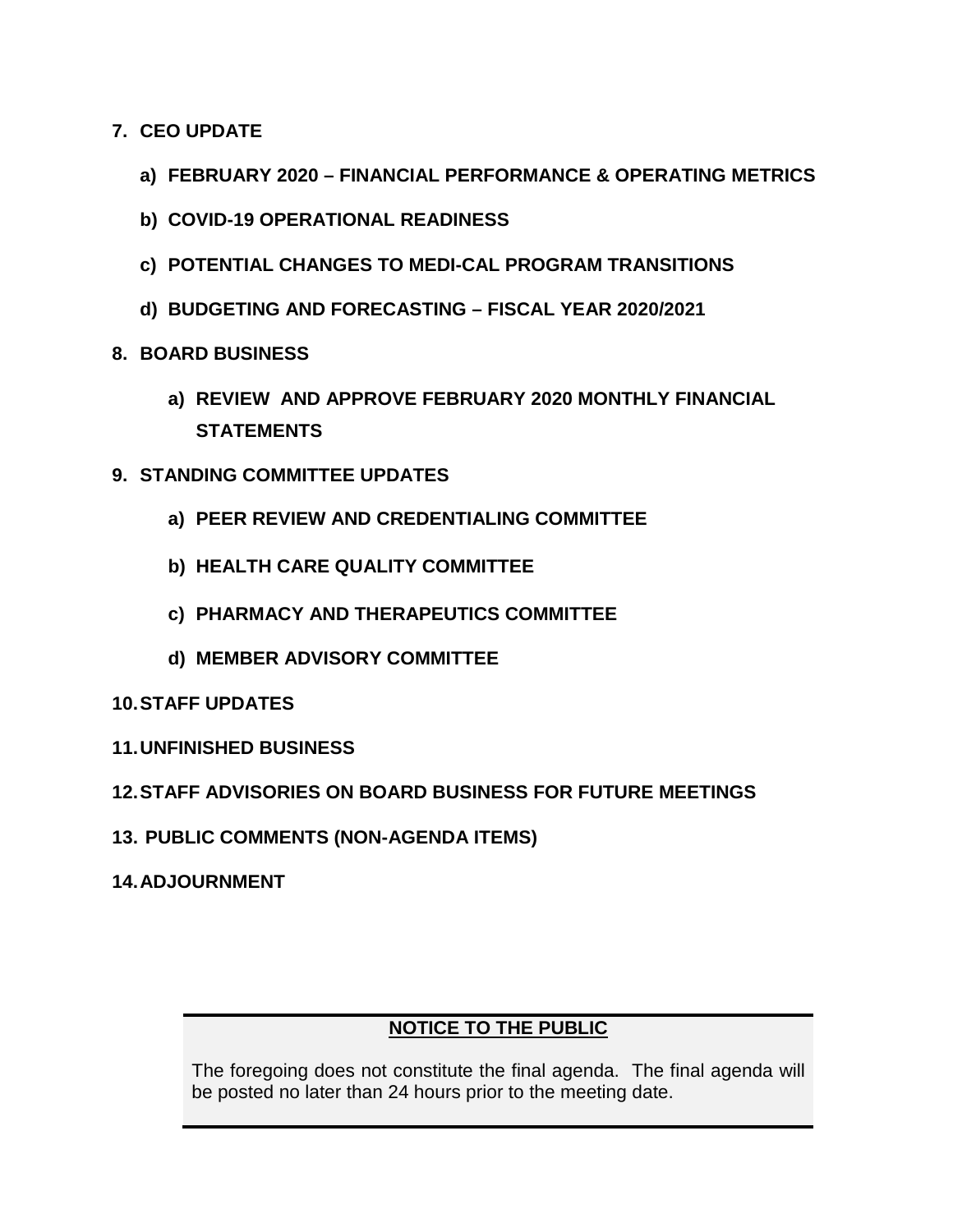The agenda may also be accessed through the Alameda Alliance For Health's Web page at [www.alamedaalliance.org](http://www.alamedaalliance.org/)

#### **NOTICE TO THE PUBLIC**

**At 1:45 p.m.,** the Board of Governors will determine which of the remaining agenda items can be considered and acted upon prior to 2:00 p.m., and will continue all other items on which additional time is required until a future Board meeting. All meetings are scheduled to terminate at 2:00 p.m.

The Board meets regularly on the second Friday of each month in the Alameda Alliance for Health Offices located 1240 S. Loop Road, Alameda, California. Meetings begin at 12:00 noon, unless otherwise noted. Meeting agendas and approved minutes are kept current on the Alameda Alliance for Health's website at [www.alamedaalliance.org.](http://www.alamedaalliance.org/)

An agenda is provided for each Board of Governors meeting, which list the items submitted for consideration. Prior to the listed agenda items, the Board may hold a study session to receive information or meet with another committee. A study session is open to the public; however, no public testimony is taken and no decisions are made. Following a study session, the regular meeting will begin at 12:00 noon. At this time, the Board allows oral communications from the public to address the Board on items NOT listed on the agenda. Oral comments to address the Board of Governors are limited to three minutes per person.

Staff Reports are available at the Alameda Alliance for Health Offices located 1240 S. Loop Road for public review and copying. Please call the Clerk of the Board at 510-747-6160 for assistance or any additional information.

**Additions and Deletions to the Agenda:** Additions to the agenda are limited by California Government Code Section 54954.2 and confined to items that arise after the posting of the Agenda and must be acted upon prior to the next Board meeting. For special meeting agendas, only those items listed on the published agenda may be discussed.

The items on the agenda are arranged in three categories. **Consent Calendar:** These are relatively minor in nature, do not have any outstanding issues or concerns, and do not require a public hearing. All consent calendar items are considered by the Board as one item and a single vote is taken for their approval, unless an item is pulled from the consent calendar for individual discussion. There is no public discussion of consent calendar items unless requested by the Board of Governors. **Public Hearings:** This category is for matters that require, by law, a hearing open to public comment because of the particular nature of the request. Public hearings are formally conducted and public input/testimony is requested at a specific time. This is your opportunity to speak on the item(s) that concern you. If, in the future, you wish to challenge in court any of the matters on this agenda for which a public hearing is to be conducted, you may be limited to raising only those issues which you (or someone else) raised orally at the public hearing or in written correspondence received by the Board at or before the hearing. **Board Business:** Items in this category are general in nature and may require Board action. Public input will be received on each item of Board Business.

**Public Input:** If you are interested in addressing the Board, please fill out a form provided at the meeting with your full name and address. These forms are submitted to the Clerk of the Board at the front of the room. The Chair of the Board will call your name to speak when your item is considered. When you speak to the Board, state your full name and address for the record.

**Supplemental Material Received After The Posting Of The Agenda:** Any supplemental writings or documents distributed to a majority of the Board regarding any item on this agenda after the posting of the agenda will be available for public review Alameda Alliance for Health Offices located 1240 S. Loop Road, during normal business hours. In addition, such writings or documents will be made available for public review at the respective public meeting.